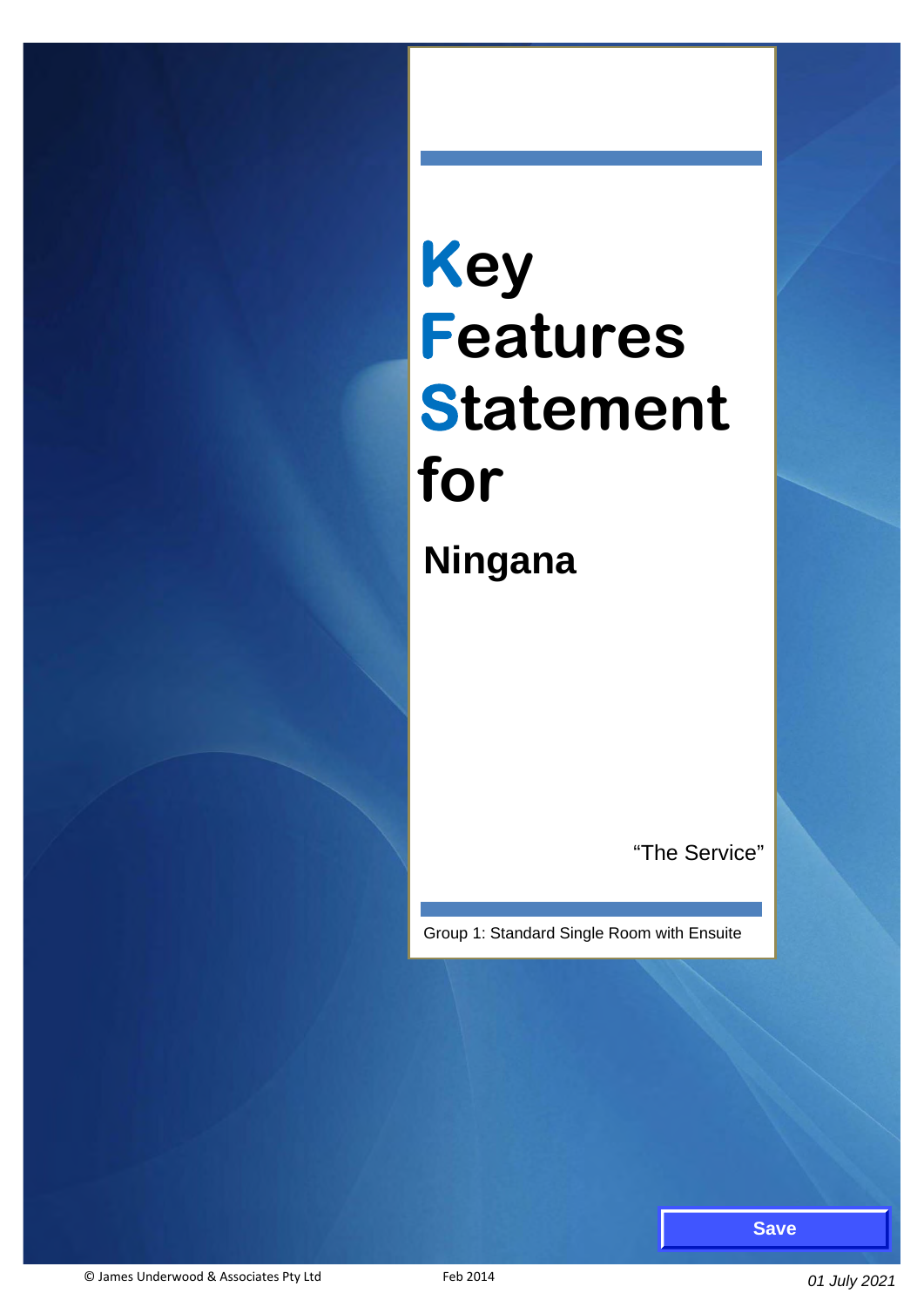#### **APPROVED PROVIDER: Dalby & District Aged Persons Homes Association**

#### **RESIDENTIAL AGED CARE FACILITY: Ningana**

#### **SUMMARY/BRIEF OVERVIEW OF THE SERVICE**

 At Ningana we aim to provide the highest quality of care and services that is personalised to meet each resident's individualized need, regardless of their financial circumstances. We do this in an environment that provides privacy, dignity, comfort, companionship and security. We pride ourselves on being a not for profit organisation that pays particular attention to the needs and quality of life of our residents. We are committed to ensuring that all residents receive the best services and that we continually improve our quality of care.

 Residents are encouraged to maintain independence in all their activities as far as individually possible, however, there are carers and nurses providing 24 hour care.

Our rooms are generously sized, modern, bright and comfortable. The high quality of our accommodation matches the professional and friendly service provided by our highly skilled staff. We recommend anyone thinking of entering our facilities to come and inspect our wonderful setting and facilities and to take the time to discuss their individual financial circumstances with our staff.

 Our published accommodation prices are the maximum we charge. Please contact us to discuss your individual financial circumstances as we will be prepared to look at your position and negotiate a figure and payment options that are mutually acceptable.

For Room Type: Group 1: Standard Single Room with Ensuite

As at: 01/07/2021<br>The MPIR is: 4.04 The MPIR is:  $4.04\%$ 

The maximum accommodation payment is: \$275,000.00

which can be paid as:

- *E* maximum accommodation payment is: \$275,000.00<br>ch can be paid as:<br>○ a refundable accommodation deposit (RAD) of \$275,000.00, **or**
- o a daily accommodation payment (DAP) of \$30.44 at an interest rate of 4.04%, or
- o a combination of a RAD and a DAP, for example:
	- 1. Part RAD: \$175,000.00 **plus** a Part DAP: \$11.07
	- 2. Part RAD: \$100,000.00 **plus** a Part DAP: \$19.37

**The agreed Daily Accommodation Payment may be withdrawn from the Refundable Accommodation Deposit (RAD). This will result in increased interest amounts being payable on outstanding RAD levels.**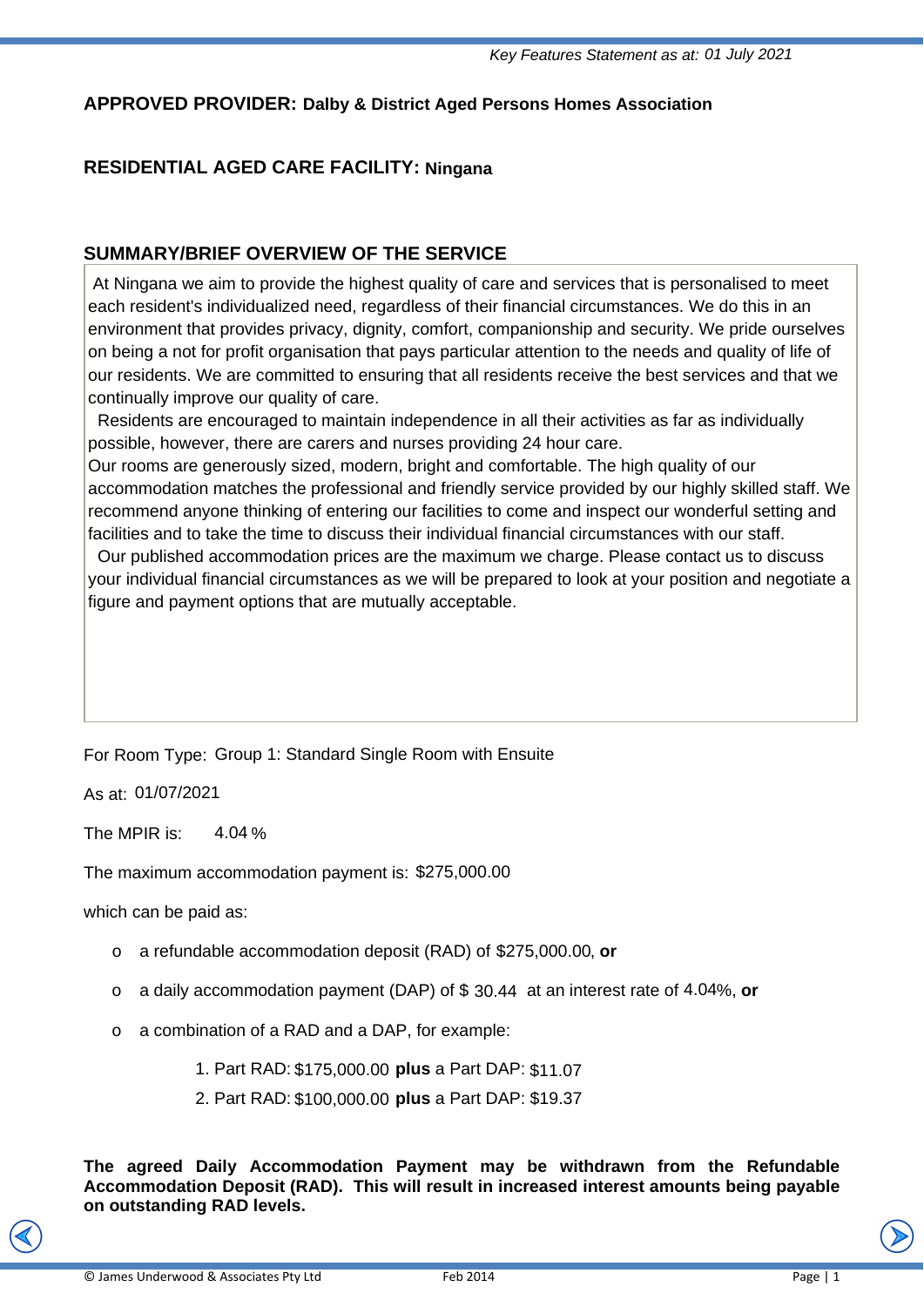# **CONSIDERATION OF THE PRESCRIBED FACTORS**

## **1. LOCATION OF THE SERVICE**

The Service is located at 25 Horace Street , Dalby, Queensland 4405

in the Local Government Area of Western Downs Regional Council

## **A. The Service is in close proximity to:**

- $\boxtimes$  local shopping village/centre
- $\boxed{\mathbf{x}}$  bank
- $\boxed{\mathbf{x}}$  post office
- $\boxed{\mathbf{x}}$  cafe
- $\boxed{\mathbf{x}}$  chemist  $\Box$  RSL
- $\Box$  cinema
- **x** motel/hotel
- $\boxed{\mathbf{x}}$  schools
- $\boxed{\mathbf{x}}$  childcare centres
- $\boxed{\mathbf{x}}$  bowls club
- $\boxed{\mathbf{x}}$  restaurants
- □ other (specify)

And community services including

- $\boxed{\mathbf{x}}$  library
- $\overline{\mathbf{x}}$  parks/gardens
- $\overline{\mathbf{x}}$  walking tracks
- $\overline{\mathbf{x}}$  community centre
- $\overline{\mathbf{x}}$  community pool
- $\overline{\mathbf{x}}$  medical centre
- $x$  hospital
- $\overline{\mathbf{x}}$  ambulance
- **D** other (specify)

Senior Citizens Hall

## **B. Access to transport:**

The Service is within close proximity to:

- $\Box$  bus stop
- $\Box$  train station
- $\Box$  tram line
- $\boxed{\mathbf{x}}$  major road access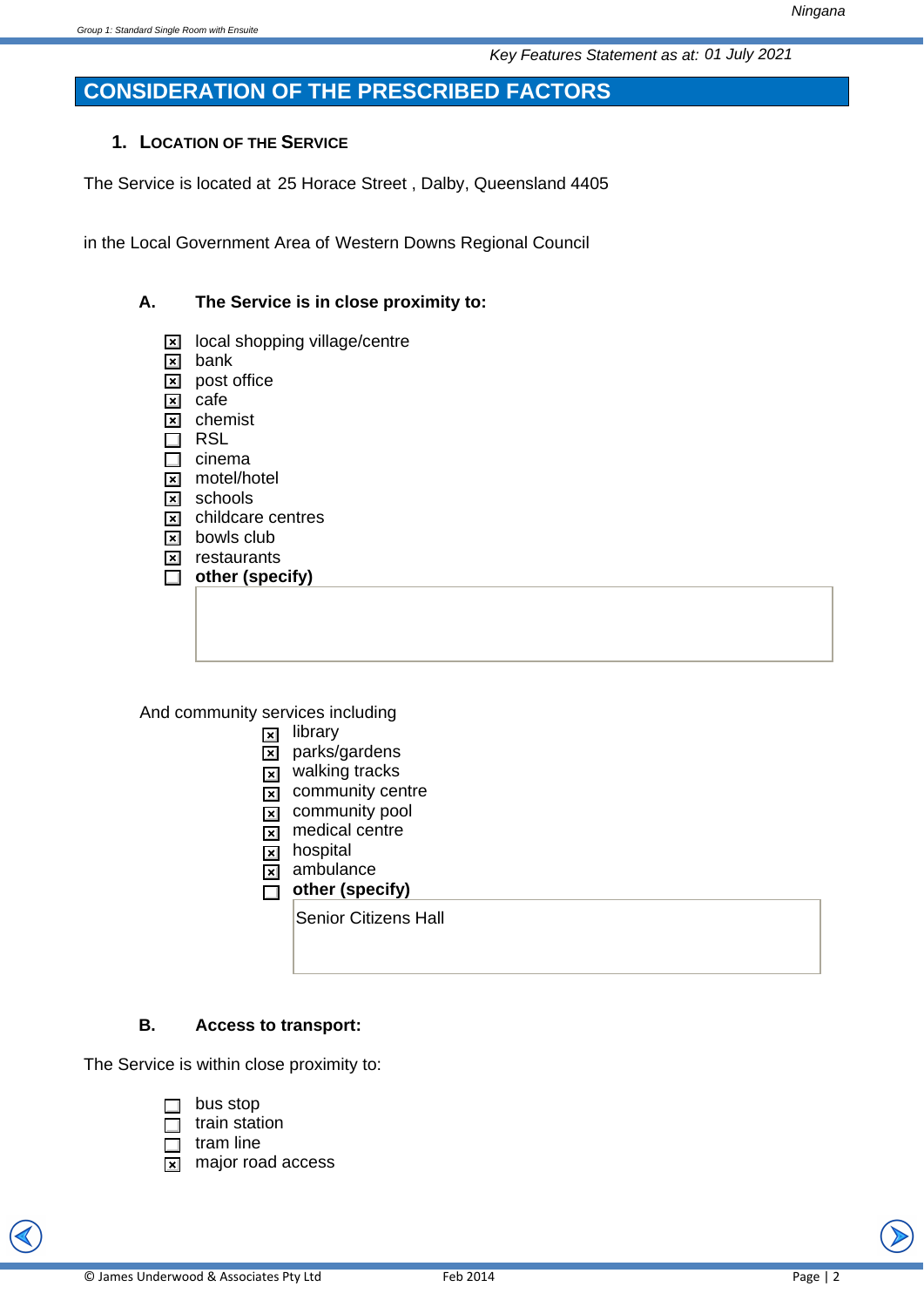*Ningana* 

# **C. Value of real estate (of the Service)**

## Not applicable

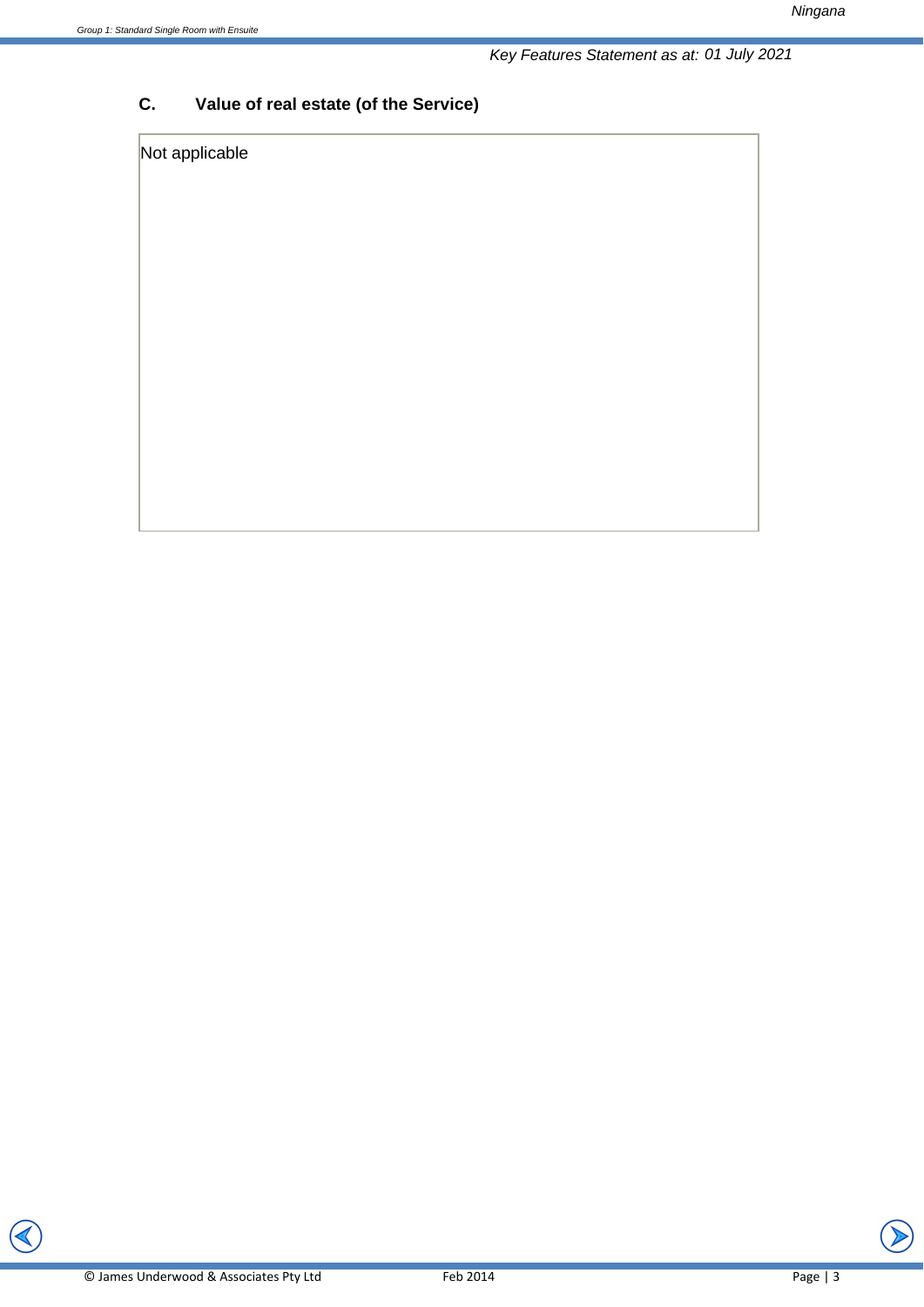#### **2. QUALITY, CONDITION, SIZE AND AMENITY OF THE ROOM TYPE**

#### **A. Furniture**

The room type features high quality bedroom furniture including:

- $\overline{\mathbf{x}}$  electronic high/low adjustable bed
- $\overline{\Box}$  manual adjustable bed
- $\Box$  standard bed
- $\overline{\Box}$  bed of domestic appearance (eg. wooden bed head)
- $\boxtimes$  bedside table
- $\boxed{\mathbf{x}}$  built-in wardrobe
- $\boxed{\mathbf{x}}$  lockable storage
- $\Box$  occasional table
- $\Box$  in-built display cabinet
- $\boxed{\mathbf{x}}$  armchair
- $\Box$  visitor chair
- $\Box$  setee
- $\Box$  coffee table and chairs
- □ other (specify)

Please feel free to bring in your own arm chair and other furniture to decorate your room

#### **B. Bedding**

The room type features high quality bedding including:

- $\boxed{\mathbf{x}}$  colour-coordinated linen
- $\overline{x}$  pressure-relieving mattress (standard / supplied as needed)
- $\overline{\mathbf{x}}$  hypo-allergenic pillows
- $\Box$  matching throw rug
- $\overline{\Box}$  other (specify)

#### **C. Room fittings**

Quality room fittings include:

- $\boxed{\mathbf{x}}$  nurse call points
- $\Box$  over-head, flat screen TV
- $\boxed{\mathbf{x}}$  landline telephone connection capability
- $\overline{\Box}$  access to Foxtel
- $\Box$  Wi-Fi enabled
- $\Box$  colour-coded bathroom tapware
- $\boxed{\mathbf{x}}$  picture rails
- $\Box$  window dressings of
	- $\Box$  timber Venetian blinds
	- $\Box$  fabric curtains with matching pelmet/without matching pelment
	- $\overline{x}$  vertical blinds with matching pelmet/without matching pelmet
- $\overline{x}$  bathroom grab rails of contrasting colour for ease of sight
- $\Box$  3-in-1 bathroom ducted heat/light/exhaust
- $\overline{\Box}$  attractive door and draw handles chosen for ease of dexterity
- $\Box$  attractive over-head light fittings
- $\Box$  adjustable lighting levels
- □ other (specify)

Light positioned over head of bed with switch located beside the bed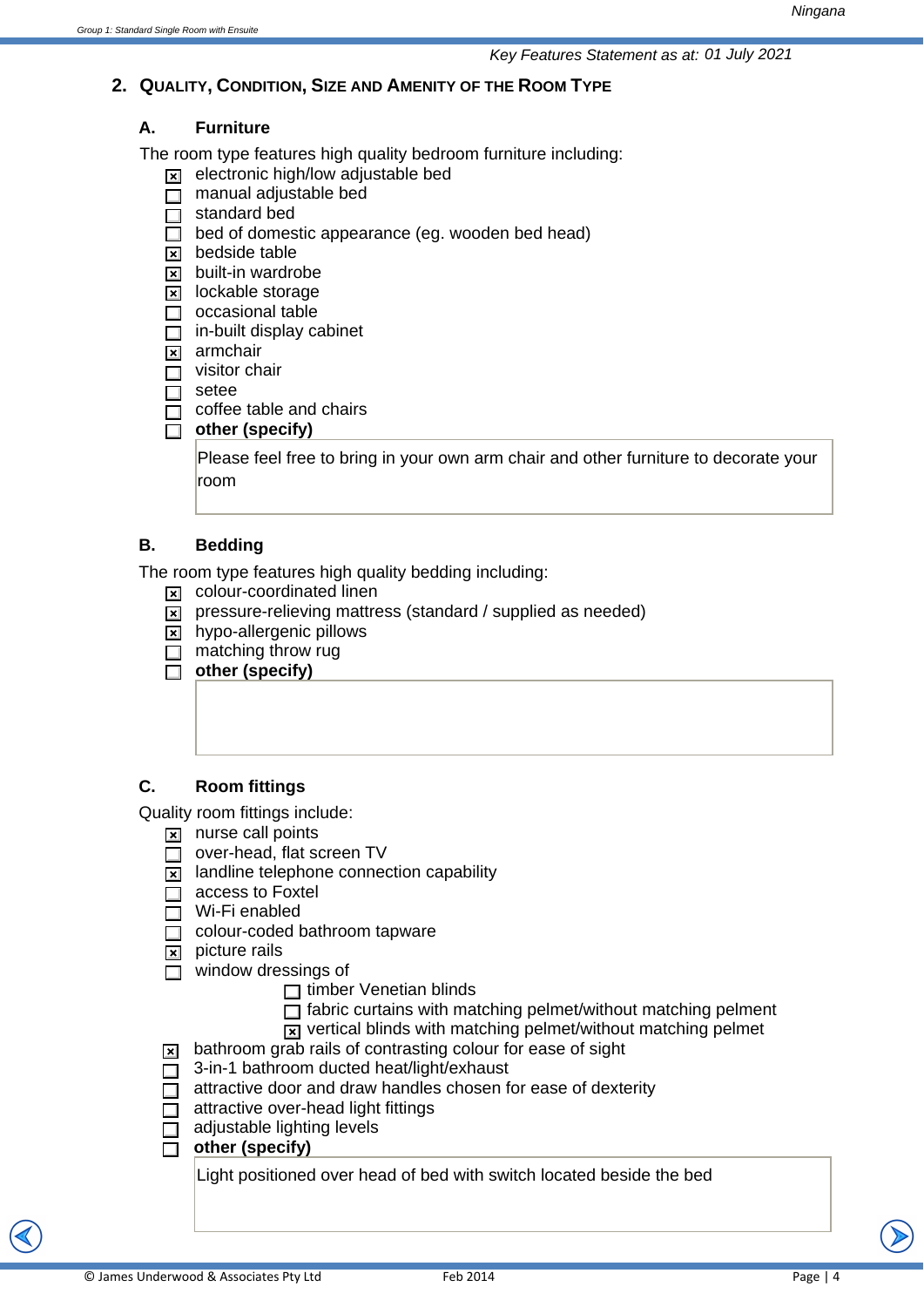## **D. Condition of walls, windows, doors, floors, ceilings & fittings**

The bedroom type is of high quality featuring:

- $\boxed{\mathbf{x}}$  painted walls in good condition that are colour coordinated with the decor
- $\boxed{\mathbf{x}}$  windows fitted with:
	- $\boxed{\mathbf{x}}$  fly screens
	- $\boxed{\mathbf{x}}$  security screens
	- $\Box$  double-glazed glass
	- □ *Crimsafe* ® (or similar)

 $\Box$  wide doors for ease of mobility

 $\boxed{\times}$  stain-resistant flooring of:

- $\boxed{\mathbf{x}}$  colour-coordinated carpet
- $\Box$  attractive vinyl flooring
- $\Box$  attractive cushion-backed vinyl
- $\Box$  polished wood
- $\Box$  parquetry
- $\overline{\mathbf{x}}$  well-maintained ceilings

# **E. Age / Date of construction / Date of refurbishment**

The room type was built between 1976 and 1991.

The room type group last underwent refurbishment in 2002.

## **F. Size in square metres (inc. floor area and ceiling height)**

The bedroom type has an average floor area of:

- $\Box$  20 m<sup>2</sup> or more (excluding ensuite)
- $\boxed{\times}$  18 m<sup>2</sup> or more (excluding ensuite)
- $\Box$  16m<sup>2</sup> or more (excluding ensuite)
- $\Box$  14m<sup>2</sup> or more (excluding ensuite)
- $\Box$  12m<sup>2</sup> or more (excluding ensuite)

The ceiling height is:

- $\Box$  2.5m or below
- $\boxed{2.5 2.7m}$
- $\Box$  above 2.7m

## **G. Amenity**

The room type is in close proximity to:

- $\Box$  the lounge room
- $\boxed{\mathbf{x}}$  the dining room
- $\boxed{\times}$  sitting nook
- $\boxtimes$  the activities room
- $\overline{\mathbf{x}}$  access to the gardens/grounds/courtyards
- $\Box$  spa bath room
- $\Box$  cafe
- $\Box$  theatrette
- $\Box$  facility entrance
- $\Box$  porte cochere
- $\Box$  treatment room
- **x** nurses' station
- □ other (specify)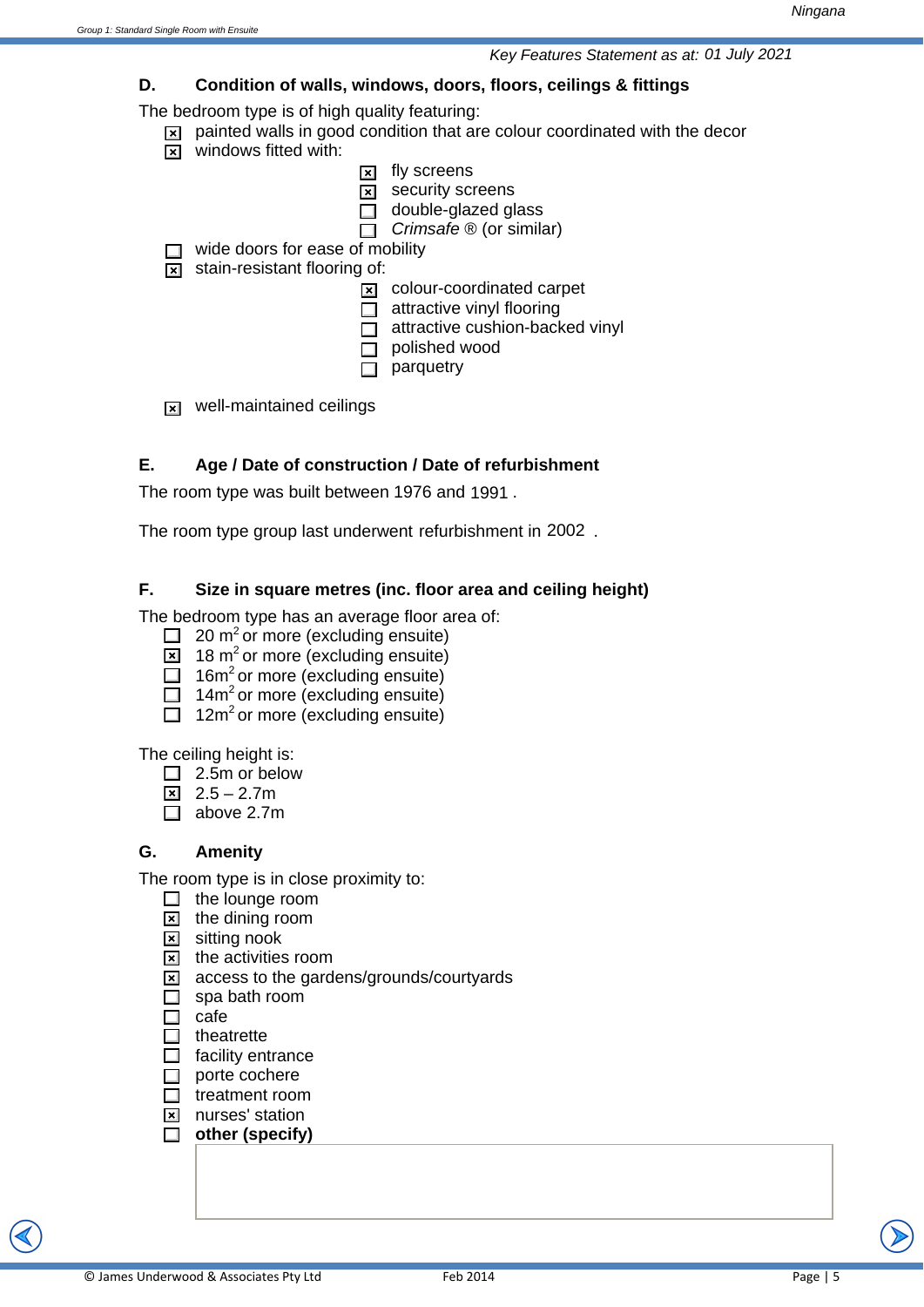Privacy is provided via the room type being/having:

- $\Box$  a private suite with in-room lounge/sitting area
- $\Box$  entry way that shields the bed from immediate view from the doorway
- $\Box$  privacy curtain screening around the bed
- $\overline{\mathbf{x}}$  easily self-adjusted window coverings
- $\boxed{\mathbf{x}}$  located away from service areas
- **x** other (specify)

Limited people traffic walking past rooms due to lay out of facility

The room type has natural light and vistas provided by:

- $\overline{\mathbf{x}}$  windows with views to:
	- $\boxed{\mathbf{x}}$  landscaped grounds
	- $\boxtimes$  gardens
	- $\Box$  ocean/beach
	- $\Box$  lake/river
	- $\Box$  mountain range/hills
	- $\Box$  parklands
	- $\Box$  golf course
	- $\boxed{\mathbf{x}}$  internal courtyard
- $\Box$  picture windows with window seat
- $\overline{\mathbf{x}}$  large midfloor-to-ceiling windows
- $\Box$  large floor-to-ceiling windows
- $\overline{\Box}$  other (specify)
- $\Box$  external courtyard
	- city views
	- o **other (specify)**

Lighting is also provided by:

 $\Box$  recessed down-lights

 $\Box$  skylight

 $\Box$  bedside lamp

- $\overline{\mathbf{x}}$  recessed lighting in bedhead
- $\Box$  movement sensor lights
- $\overline{\Box}$  other (specify)

The room type has direct access to a:

- $\boxed{\mathbf{x}}$  private balcony
- $\Box$  shared balcony
- $\Box$  private patio
- $\boxed{\mathbf{x}}$  verandah
- $\Box$  courtyard
- o **other (specify)**

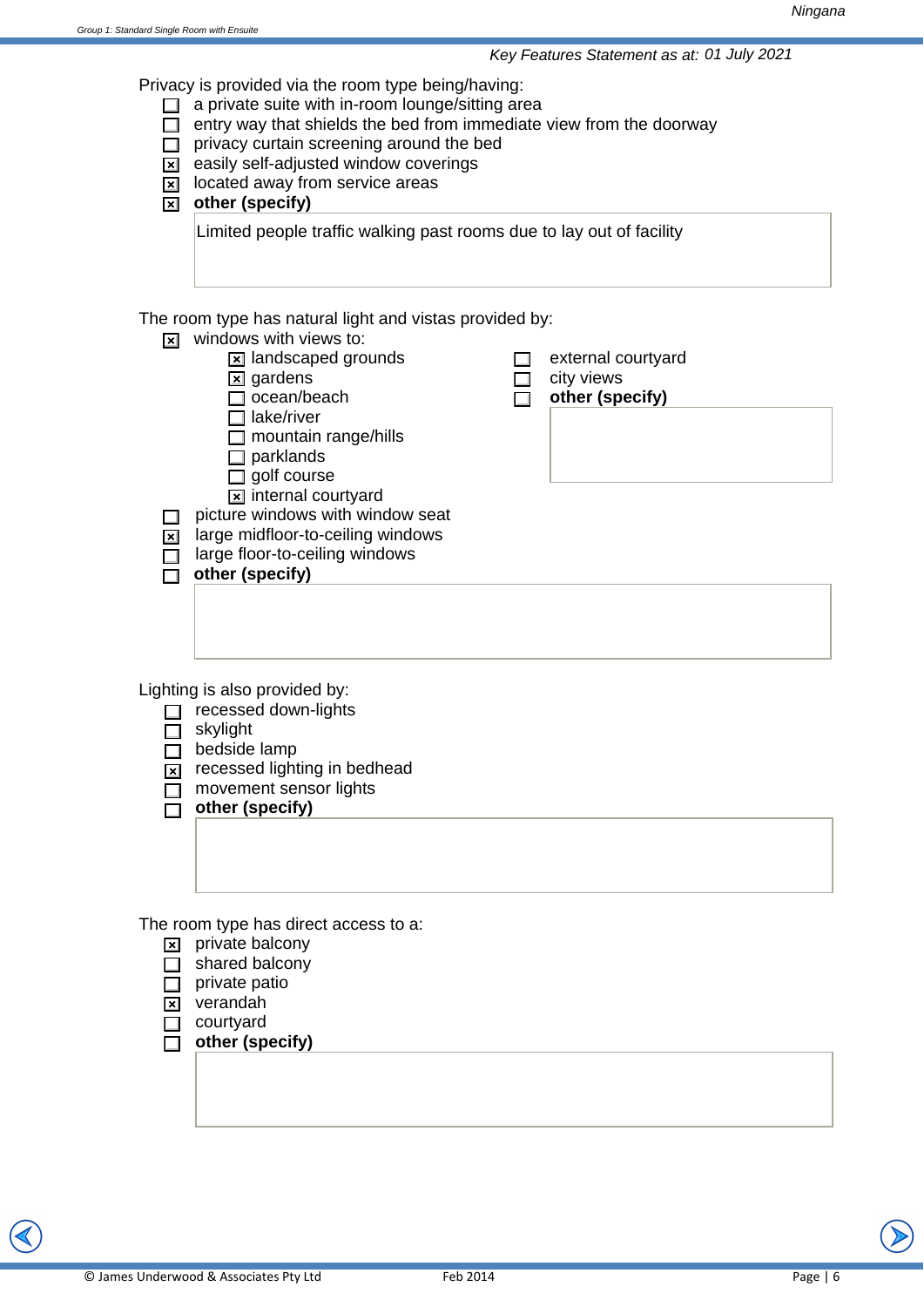Heating and cooling is provided via:

- $\Sigma$  individually-controlled reverse cycle air conditioning
- $\Box$  centrally-controlled reverse cycle air conditioning
- $\Box$  ceiling fans
- $\Box$  in-room, wall-mounted radiators
- $\Box$  3-in-1 bathroom ducted heat/light/exhaust ceiling fixture
- $\Box$  heated flooring in bathroom
- $\Box$  central heating
- **D** other (specify)

Private, individual **storage** space is provided by:

- $\Box$  lockable bedside table drawers
- $\overline{\mathbf{x}}$  lockable cupboard in wardrobe/bedside table
- $\overline{\mathbf{x}}$  built-in wardrobe with hanging space, shelves
- $\Box$  display shelf / in-wall nook
- $\overline{\Box}$  other (specify)

#### **3. NUMBER OF PERSONS PER ROOM**

The room type provides accommodation to:

- $\boxed{\mathbf{x}}$  one person only
- $\Box$  up to two persons, as a double room
- $\Box$  up to two persons, as a couple in a double room
- $\Box$  up to three persons
- $\overline{\Box}$  up to four persons

#### **4. BATHROOM FACILITIES**

The bedroom type room has:

- $\overline{\mathbf{x}}$  a private ensuite
- $\overline{\Box}$  a private bathroom not directly connected to the bedroom
- $\Box$  a shared bathroom between two adjoining single rooms
- $\Box$  a shared ensuite within a double room
- $\Box$  a shared bathroom, not connected to a double room, shared by two persons only
- $\Box$  shared bathroom off the corridor

#### □ other (specify)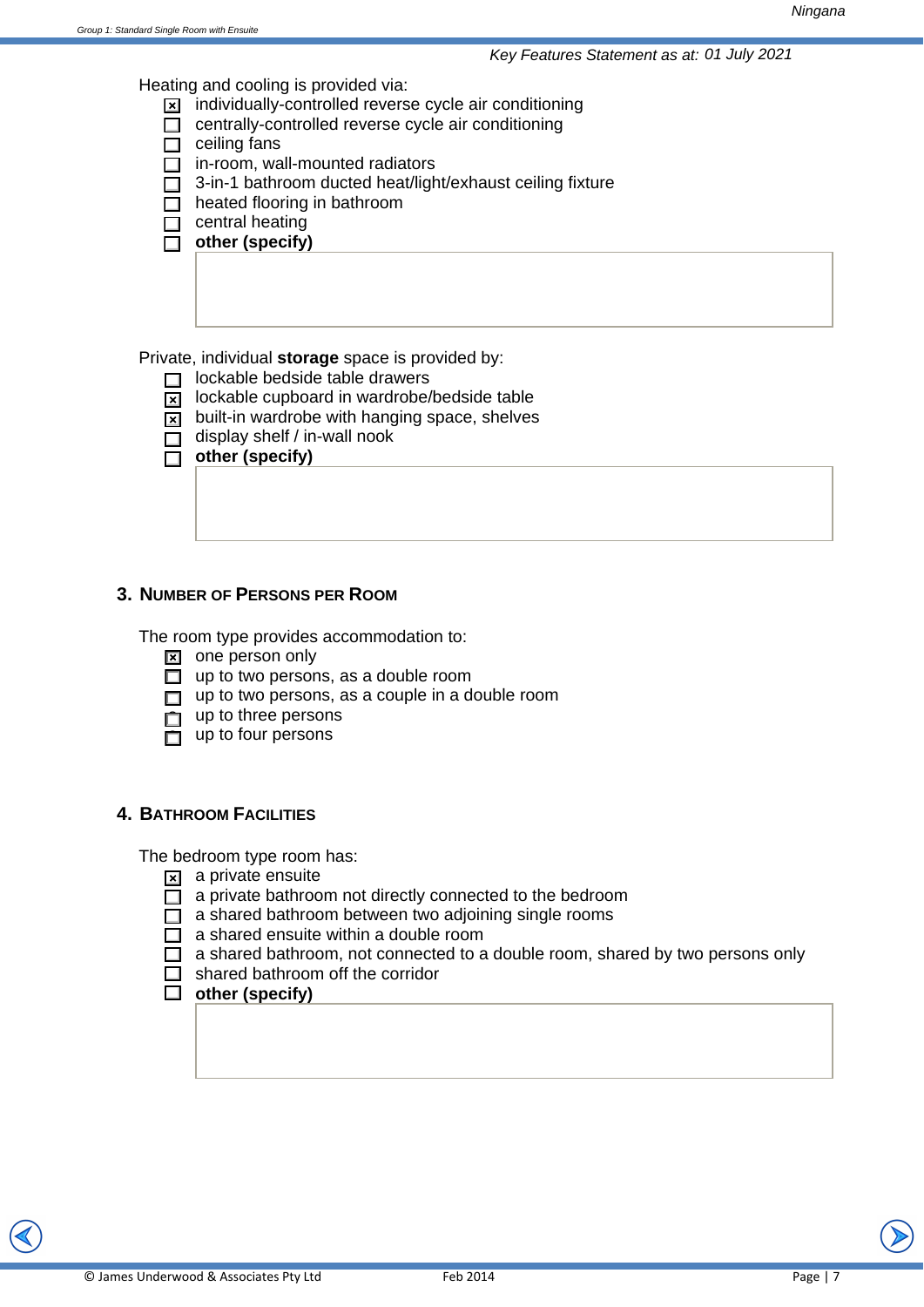#### **5. COMMON AREAS: QUALITY, CONDITION, SIZE & AMENITY**

The common areas accessible to the resident include:

|                                            | <b>Number</b> | <b>Maximum</b><br>Occupancy* |
|--------------------------------------------|---------------|------------------------------|
| dining: large                              |               | 23                           |
| dining: small                              |               |                              |
| lounge room: large                         |               |                              |
| lounge room: small                         |               |                              |
| lounge/dining: large                       |               |                              |
| lounge/dining: small                       |               |                              |
| sitting room: large                        |               |                              |
| sitting room: small                        |               | 6                            |
| sunroom                                    |               |                              |
| theatrette                                 |               |                              |
| activities room<br>$\overline{\mathbf{x}}$ |               | 60                           |
| art studio                                 |               |                              |
| multi-purpose room                         |               |                              |
| cafe                                       |               |                              |
| alfresco dining terrace                    |               |                              |
| balcony: large<br>স                        |               | 12                           |
| balcony: small                             |               |                              |
| <b>BBQ</b> area                            |               |                              |
| gazebo                                     |               |                              |
| men's shed/workshop                        |               |                              |
| pool                                       |               |                              |
| gym                                        |               |                              |
| hairdresser<br>$\overline{\mathbf{x}}$     | 1             | 6                            |
| bar                                        |               |                              |
| library                                    |               |                              |
| central community area/                    |               |                              |
| boulevard/atrium with amenities            |               |                              |
| (canteen, hairdresser etc)                 |               |                              |
|                                            |               |                              |
|                                            |               |                              |
|                                            |               |                              |

*\* Maximum occupancy is a cumulative figure, e.g. for one large dining room of max. occupancy of 45 and one large dining room of max. occupancy of 50, indicate '2' at number of large dining rooms and 95 at max. occupancy.*

#### **A. Quality of furniture & fittings**

Quality furniture and fittings in the common areas include:

- $\Box$  armchairs and lounges of high quality fabric and style  $\Box$  upholstery of water/stain resistant fabric, domestic in style  $\overline{a}$  attractive dining room settings<br> $\overline{b}$  massage chair massage chair  $\Box$  varied colour schemes
- wall art (painting, prints, photographs etc)
- $\overline{2}$  objets d'art (statuettes, vases, carvings, tapestries etc)
- $\overline{\mathbf{Q}}$  wood panelling<br> $\overline{\mathbf{M}}$  picture rails
	- picture rails
	- adjustable lighting levels
- occasional tables
- © James Underwood & Associates Pty Ltd Feb 2014 Page | 8
- $\Box$  hall tables<br> $\overline{B}$  display cab
- 일 display cabinets<br>직 bookcases
- i当 bookcases<br>□ entertainme
- entertainment unit/s
- fireplace/mantelpiece
- $\overline{\mathbf{Q}}$  in-door water feature
- fishtank
- $\frac{1}{2}$  outdoor settees
- outdoor dining settings that can be configured for large or small groups
- $\Box$  other (specify)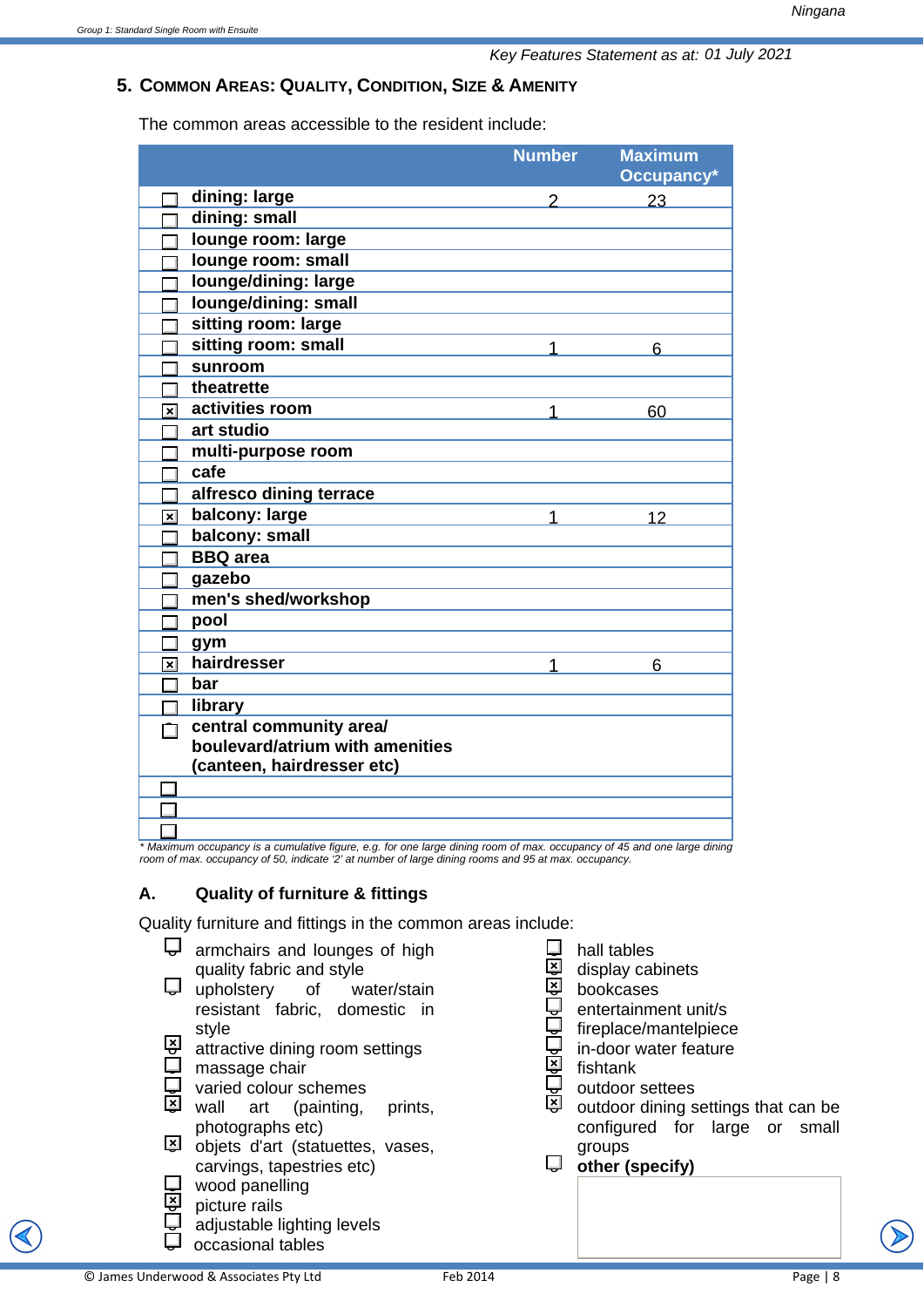#### **B. Condition of Common Areas**

The common areas of the Service are in:

- $\Box$  acceptable condition
- $\Box$  good condition
- $\overline{\mathbf{x}}$  very good condition
- $\Box$  excellent condition

A formal quality review of building conditions is conducted Annually with minor repairs conducted as necessary.

The gardens and external common areas are maintained by designated staff on a hasis. daily

The facility housing the room type common areas was constructed in 2000.

The last refurbishments of the common areas were undertaken in 2017

#### **Other (specify)**:

#### **C. Amenity of Common Areas**

All common areas are located within easy access from residents' rooms including:

- $\boxed{\mathbf{x}}$  centrally-located main lounge and dining areas
- $\boxed{\mathbf{x}}$  direct access to landscaped grounds/courtyards/garden areas
- $\overline{\mathbf{x}}$  smaller sitting rooms

An abundance of natural light is provided in common areas via:

- $\Box$  floor-to-ceiling windows
- $\Box$  skylights
- $\Box$  central atrium
- $\Box$  picture/bay windows in sitting rooms
- $\boxed{\mathbf{x}}$  glass doors for external access
- **D** other (specify)

Non-natural lighting includes:

- $\Box$  recessed downlights
- $\overline{\mathbf{x}}$  attractive ceiling lighting
- $\Box$  pendulum lighting
- $\Box$  wall-mounted lighting
- $\Box$  decorative table lamps
- **0** other (specify)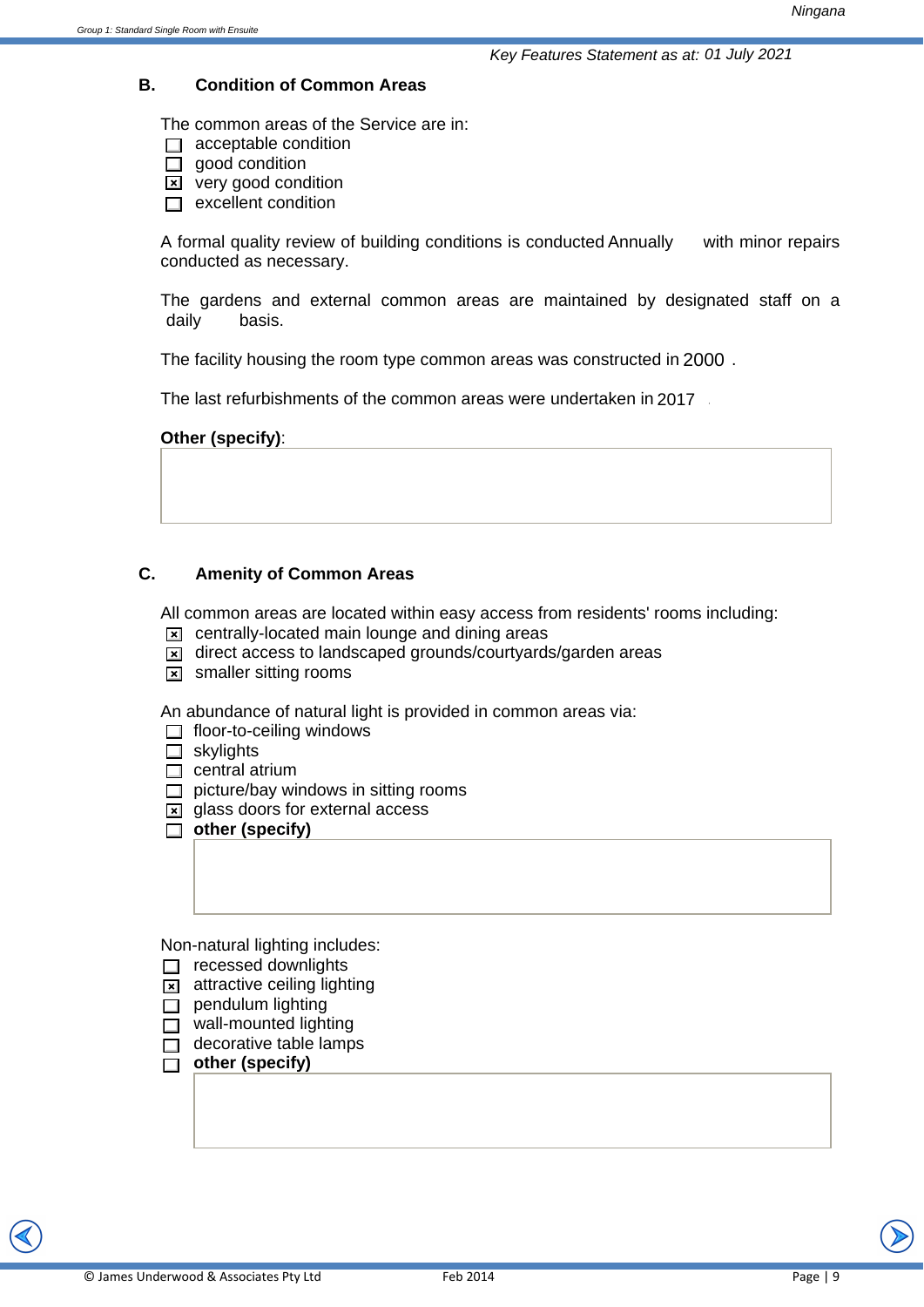Views to:

| $\mathbf{x}$<br>⊠                                                                                                                      | landscaped grounds<br>gardens<br>ocean/beach<br>lake/river<br>mountain range/hills<br>parklands<br>golf course<br>internal courtyard |  | external courtyard<br>city views<br>Other (specify) |
|----------------------------------------------------------------------------------------------------------------------------------------|--------------------------------------------------------------------------------------------------------------------------------------|--|-----------------------------------------------------|
|                                                                                                                                        | Entertainment options located in the common areas include:                                                                           |  |                                                     |
| large screen TV with DVD/video with cable/satellite TV<br>large screen TV with DVD/video with no cable/satellite TV<br>$\vert x \vert$ |                                                                                                                                      |  |                                                     |

- $\Box$  sound system with a choice of CDs and/or cassettes
- $\Box$  DVD/video library
- $\overline{\mathbf{x}}$  library of books (inc. large print books)

 $\boxed{\mathbf{x}}$  piano

 $\boxed{\mathbf{x}}$  cards table

 $\Box$  pool table

 $\Box$  computers with internet access

 $\Box$  Wi-Fi enabled communal areas

|  | <b>Other (specify)</b> |  |  |
|--|------------------------|--|--|
|--|------------------------|--|--|

#### **6. SPECIFIC ACCOMMODATION OR DESIGN FEATURES OF THE BEDROOM TYPE**

Specific accommodation features of this room type includes:

- $\Box$  in-ceiling hoist mechanism
- $\Box$  movement sensor lighting
- $\overline{\Box}$  sensor mats next to bed

 $\Box$  ensuite/toilet within sight-line of the bed

- $\Box$  memory boxes at bedroom doorway
- $\overline{\Box}$  other (specify)

There are design features that are of particular benefit to residents with:

 $\Box$  dementia

 $\overline{\Box}$  mobility challenges

 $\overline{\Box}$  incontinence

 $\overline{\Box}$  accessing palliation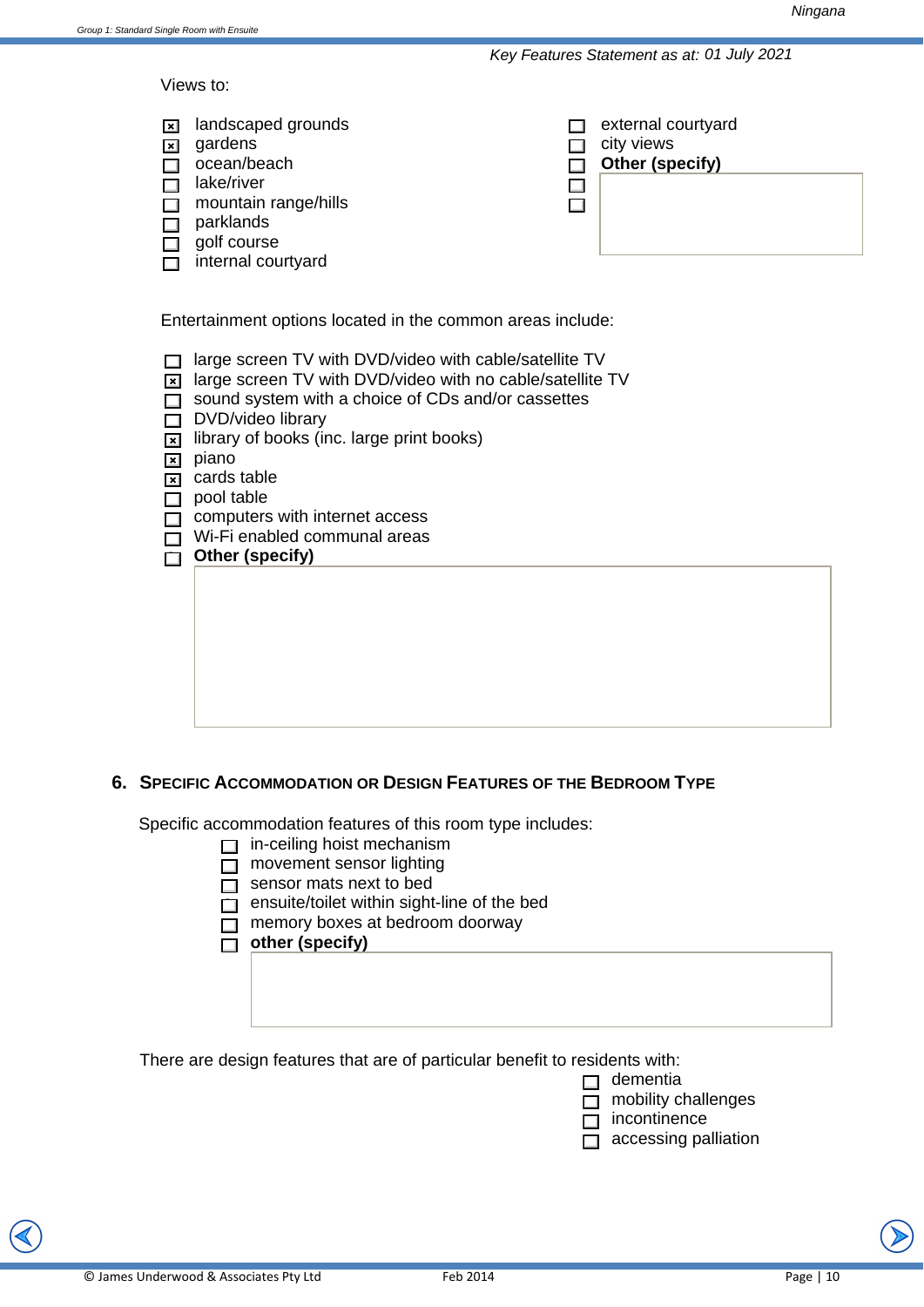#### **7. SPECIFIC ACCOMMODATION OR DESIGN FEATURES OF THE SERVICE**

The Service has many accommodation and/or design features that cater to the needs of our residents with regards to lifestyle needs; social and emotional needs; cultural needs; spiritual needs; and the needs of those with dementia.

These design specific features include:

| $\vert x \vert$<br>$\vert x \vert$<br>I×l | spa bath<br>hydrotherapy pool<br>raised garden beds<br>small pets allowed<br>facility pets<br>aviary<br>chook pen<br>fish pond<br>water features<br>flag pole<br>putting green<br>cafe<br>Internet cafe/nook<br>theatrette<br>on-site canteen/shop<br>kitchenettes for resident use<br>hair salon<br>overnight guest accommodation | $\vert x \vert$<br>I×I<br>l×l<br>$\vert \times \vert$ | on-site multi-denominational<br>space for celebration,<br>commemoration<br>chapel<br>palliative care room<br>designated consultation room<br>for visiting specialists<br>men's shed or workshop<br>children's play area<br>sensory stimulation room<br>on-site visitor parking<br>other (specify) |
|-------------------------------------------|------------------------------------------------------------------------------------------------------------------------------------------------------------------------------------------------------------------------------------------------------------------------------------------------------------------------------------|-------------------------------------------------------|---------------------------------------------------------------------------------------------------------------------------------------------------------------------------------------------------------------------------------------------------------------------------------------------------|
|-------------------------------------------|------------------------------------------------------------------------------------------------------------------------------------------------------------------------------------------------------------------------------------------------------------------------------------------------------------------------------------|-------------------------------------------------------|---------------------------------------------------------------------------------------------------------------------------------------------------------------------------------------------------------------------------------------------------------------------------------------------------|

#### **8. Additional care and services (at no additional cost to resident)**

Additional care and services that the Service provides our residents at no additional cost include:

| $\overline{\mathbf{x}}$ | aromatherapy<br>hand massage                                        |
|-------------------------|---------------------------------------------------------------------|
| $\overline{\mathbf{x}}$ | manicures                                                           |
|                         | pedicures                                                           |
| $\frac{1}{2}$           | music therapy                                                       |
|                         | sensory therapy                                                     |
|                         | Tai Chi                                                             |
|                         | daily delivery of a newspaper for the exclusive use of the resident |
|                         | other (specify)                                                     |
|                         |                                                                     |
|                         |                                                                     |
|                         |                                                                     |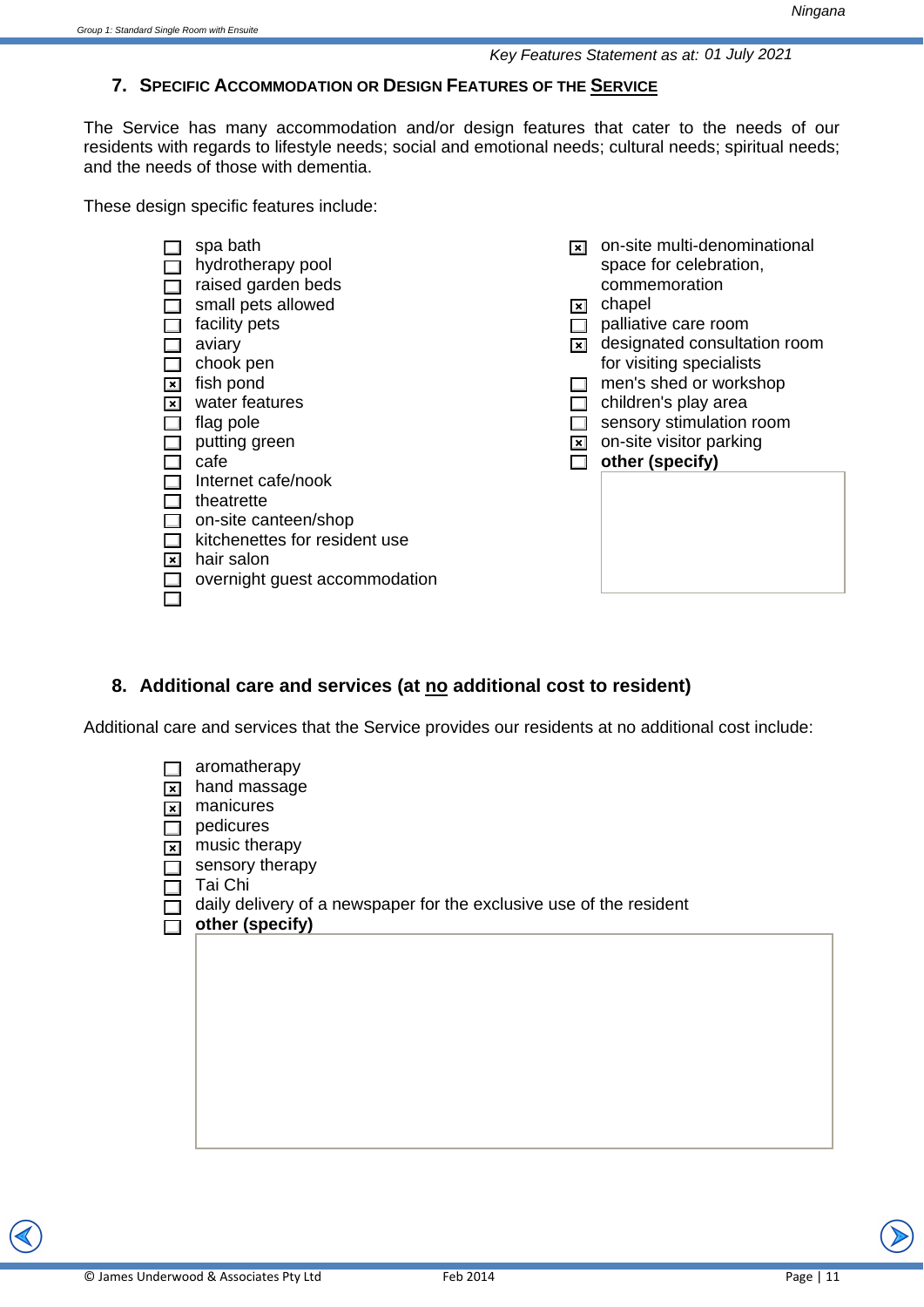#### **9. Additional care and services (at additional cost to resident)**

 $\Box$  There are no additional costs.

- $\boxed{\times}$  There are no extra services status room in this group.
- $\Box$  A proportion of the rooms in this group has extra services status that include additional costs and additional care or services. Where the room that is offered has extra services status, the resident is provided full details of fees and services with a full listing of all services. The details are also on the Department of Social Services website. The resident agreement details additional fees and additional services in full.
- $\Box$  There are additional costs for additional care or services other than extra services. These additional costs are:





and are detailed as follow:

| <b>Service</b> | Fee (\$/day) |
|----------------|--------------|
|                |              |
|                |              |
|                |              |
|                |              |
|                |              |
|                |              |
|                |              |
|                |              |
|                |              |
|                |              |
|                |              |
|                |              |
|                |              |
|                |              |
|                |              |
|                |              |
|                |              |
|                |              |
|                |              |
|                |              |
|                |              |
|                |              |
|                |              |
|                |              |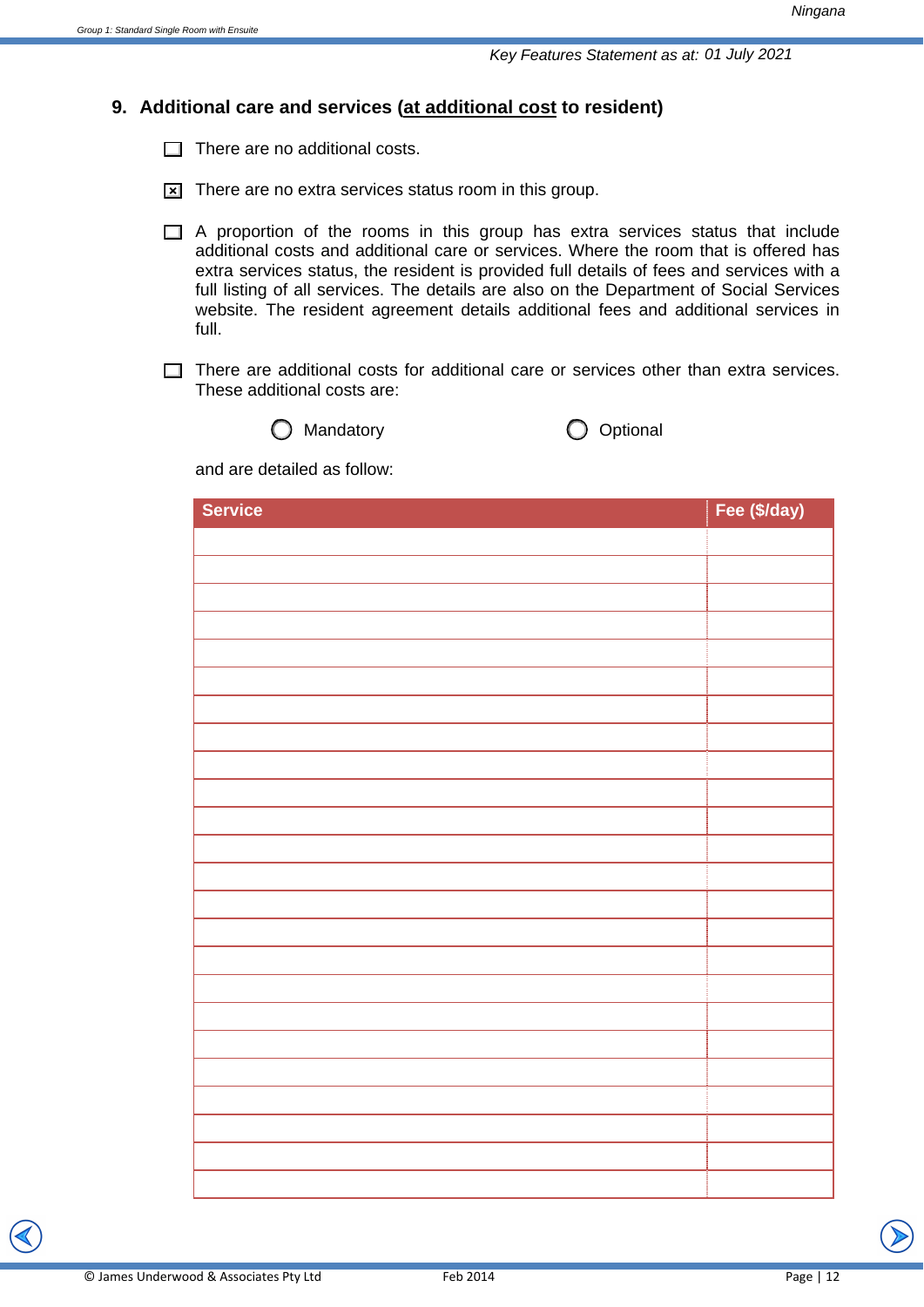#### **10. Other Matters for Consideration**

- 1. Daily newspapers in common area
- 2. Assistance to arrange supply of incontinence aids
- 3. Access to physiotherapy room with balance equipment and physiotherapist twice a week
- 4. Provision of contemporary pain management with heat packs
- 5. Prearranged visits Monday to Friday from local Doctors
- 6. Daily delivery Monday to Friday by local Pharmacy